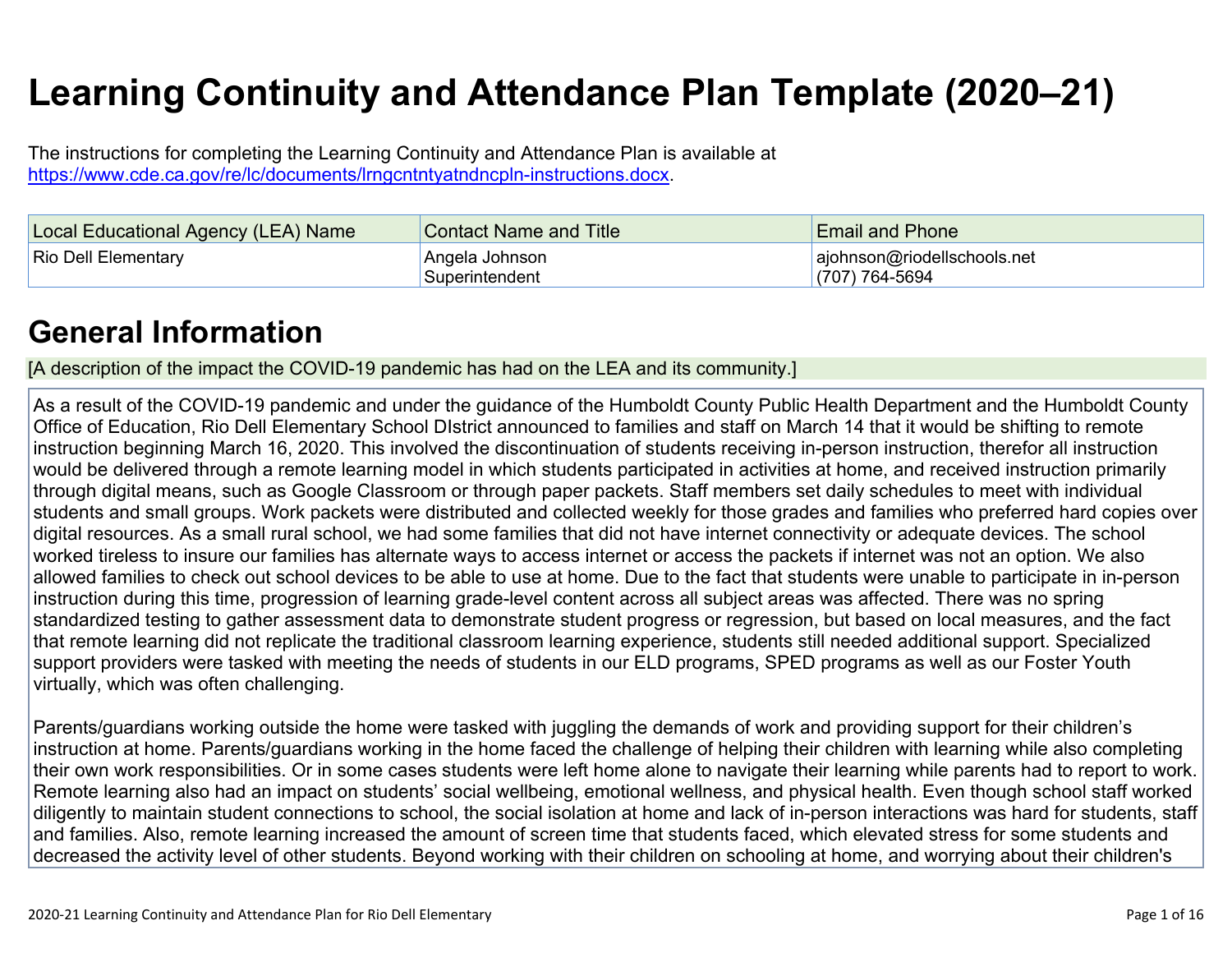social, emotional, and physical well being, many of our families experienced additional stress due to lost income resulting from the COVID-19 pandemic.

Humboldt County is currently in the level Two/Orange Level in regards to its COVID according to the state guidelines. Most business are open at this point in our area, and the overall infection and spread of the Corona Virus was at a minimum that schools were able to reopen in our county. With all of the current information the board met on August 19th and unanimously made the decision to return to in person instruction with an option for distance learning for the 2020-2021 school year. In person would be offered at five (5) days a week on a shortened schedule with a distance learning option for parents. Classes are being taught both synchronously and asynchronously with distance learners logging on via zoom or Google meet. Staff is preparing work for distance learners to pick up on a weekly basis.

## **Stakeholder [Engagement](http://www.doc-tracking.com/screenshots/20LCP/Instructions/20LCPInstructions.htm#stakeholderengagement)**

[A description of the efforts made to solicit stakeholder feedback.]

The district received feedback through family surveys, public meeting input, informal communication from parents, along with input provided by students and school staff. Surveys were presented in online format and also in paper format for those parents without internet access. These opportunities for public input provided the school with information on the impact school closure had on students and families. Surveys were sent to families on March 23, May 28, July 13, July 30, August 8, and August 17. "All call" phone, text, and email messages were sent to families weekly through the spring. Letters were also written to families and posted on the School's Facebook and Class DOJO pages. These forms of communication encouraged parents to call the school with any input or questions. The weekly work turn in/pick up and meal pick ups allowed for another opportunity for public input, as parents and students were able to talk with staff members and administration, all of whom took part in work dispersal and collection on these days. We also gathered stakeholder feedback at special and regular meetings of the Board of Trustees on March 16, April 8, April 10, May 13, May 28, June 17, July 15, August 3, and August 12.

[A description of the options provided for remote participation in public meetings and public hearings.]

The public was provided the opportunity to provide input prior to all public meetings through email, written correspondence, and phone calls. The public was also provided the opportunity to participate remotely in all public meetings and hearings through Zoom. A link to each meeting and hearing was included at the top of each meeting's/hearing's agenda, and was also included on a flyer that was posted on the school website as well as at the school's regular public posting locations.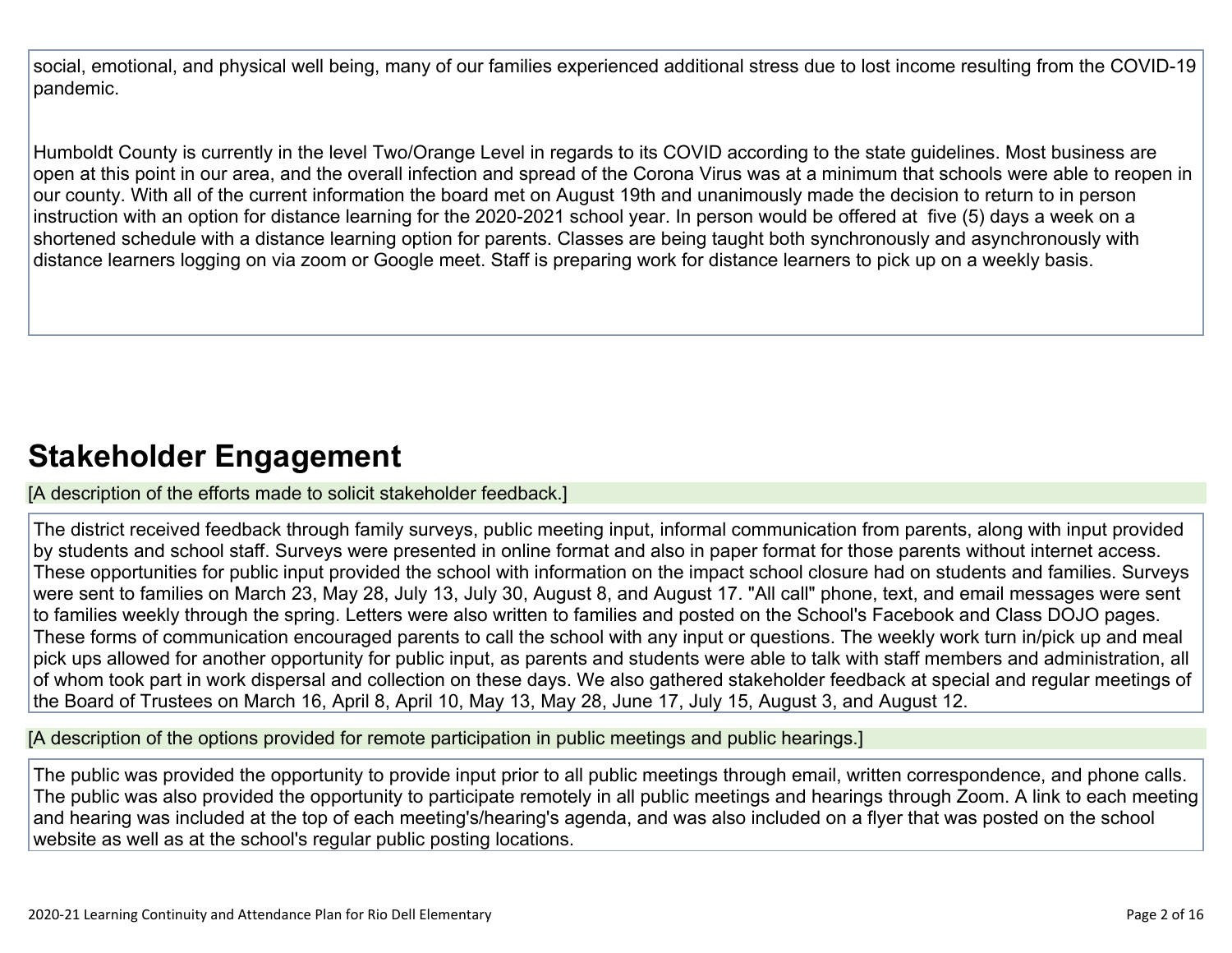#### [A summary of the feedback provided by specific stakeholder groups.]

The stakeholder feedback gathered from multiple family and staff surveys included information on concerns if the school remained in a distance learning model, connectivity issues, as well as family preference for school reopening. These surveys were conducted online, on paper, and in person. Surveys were translated for our Non English speaking families. On the July 13th survey, 52% of the respondents requested a return to in person learning, and 48.% had reservations about returning to school or would not be sending students back. When asked if parents would send students back to school if children had to wear a mask all day, 55% were willing to send students back and 45% would not send their child if a mask was required. When asked about the different modes of instruction; 53.8% of respondents preferred an in person 5 day model, 29.7% chose hybrid, and 23.1% were in favor of distance learning. When families were re-surveyed on August 8th 60% of the families chose an in person instruction model for 5 days a week and 40% chose distance learning.

Survey results were still challenging because not all families responded to the survey, so the administration began calling all families to gage the instructional model choice of our families so that our board could make an informed decision. After making phone calls and reaching all of the families it was determined that 64% of our families preferred the in person model and 36% preferred distance learning. Stakeholder feedback gathered at meetings as well as informally during phone calls, emails, and discussions with parents and students during weekly distance learning work pick up and turn in included concerns of student and staff social, emotional, and physical well being, academic achievement and learning loss, and the need to provide our families with nutritious meals during this time of uncertainty.

#### [A description of the aspects of the Learning Continuity and Attendance Plan that were influenced by specific stakeholder input.]

When considering the instruction model for returning the board strongly considered the input form the stakeholders and made the decision to open to in person instruction with a distance learning option. Staff and families shared the importance of families being able to choose between in person learning or distance learning. There was also consideration for continuing to serve meals to our students both in person and distance learning. In regards to mental health services the school district and staff will continue to monitor both in person and distance learners mental health and refer to outside agencies for support and direction when needed.

Teachers began the school year with a reduced day for in person instruction which has allowed the time at the end of the day to reach out and connect with the students on distance learning. Special Education and ELD students on distance learning have been given a specific time to check in daily as well as an opportunity to come on to campus and meet with the teacher one on one. For our Foster Youth and Homeless students we made weekly connections to deliver a bag of food for them, check on current needs, and make sure they had the supplies and technology devices in order to access their education.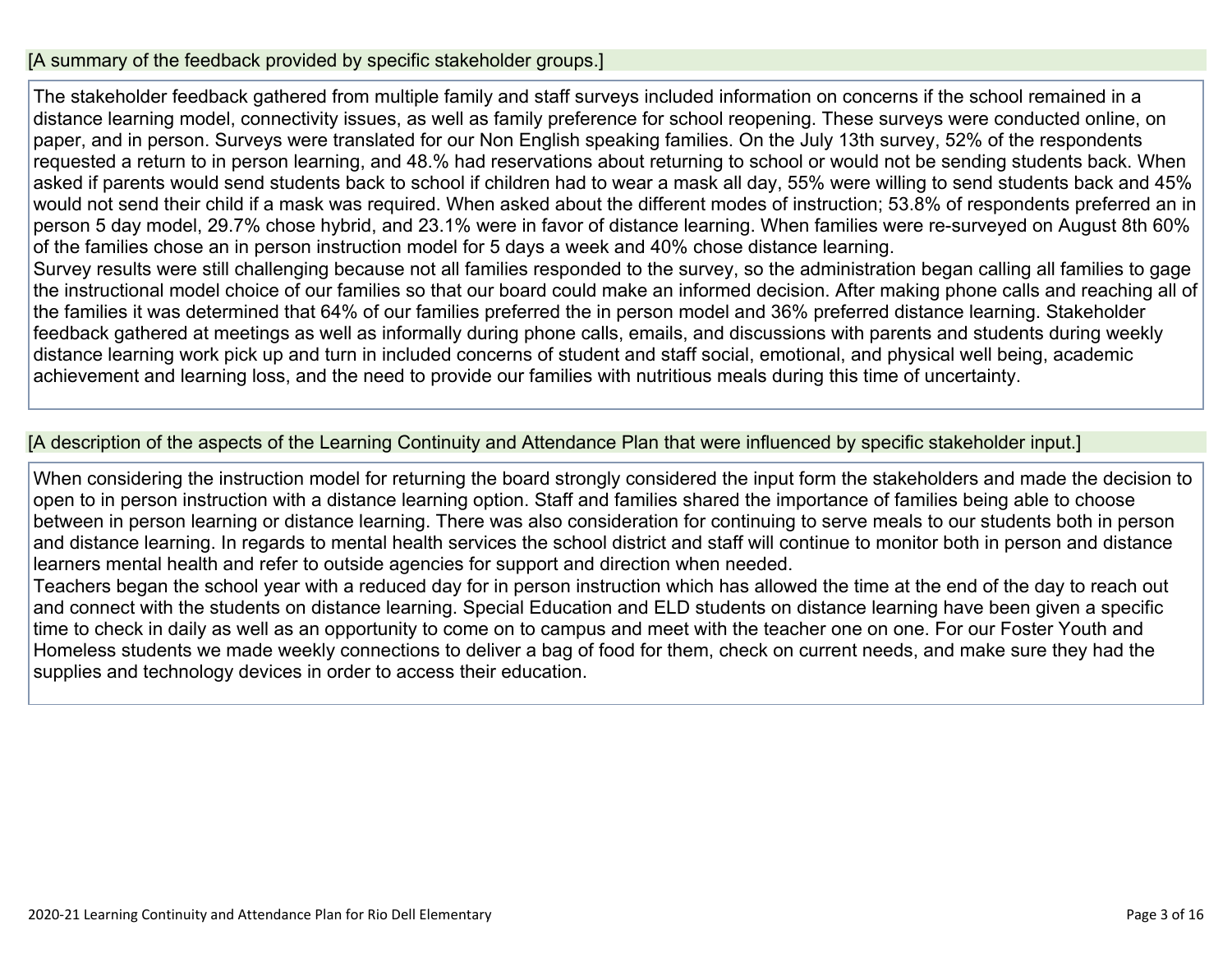## **[Continuity](http://www.doc-tracking.com/screenshots/20LCP/Instructions/20LCPInstructions.htm#ContinuityofLearning) of Learnin[g](http://www.doc-tracking.com/screenshots/20LCP/Instructions/20LCPInstructions.htm#ContinuityofLearning)**

### **In-Person [Instructional](http://www.doc-tracking.com/screenshots/20LCP/Instructions/20LCPInstructions.htm#ContinuityofLearning1) Offerings**

[A description of the actions the LEA will take to offer classroom-based instruction whenever possible, particularly for students who have experienced significant learning loss due to school closures in the 2019–2020 school year or are at a greater risk of experiencing learning loss due to future school closures.]

Rio Dell Elementary School is offering in-person instruction, with the option for parents to choose distance learning to begin on the first day of school; August 31, 20202. Rio Dell is offering in class learning five (5) days per week.Parents can choose in person instruction in small, stable cohorts, or they can choose the distance learning option, with instruction to students through a comprehensive remote learning plan that requires student active engagement through synchronous and asynchronous learning every day. Based on the feedback that was received from multiple stakeholder groups, including students and families, remote learning for the 2020-21 school year will focus on instruction and engagement. Beyond the assignment of work and digital tools, instruction will be focused on learning and engagement aligned to content standards. Students participating in on campus instruction for the amount of minutes required by the state, five days per week, for all grades TK-8. Students will be offered lunch at the end of their day to take home with them. The in-person to distance learning ratio allowed for smaller class sizes and more physical distancing within the classroom, in alignment with the school's reopening plan.

Students will be monitored through assessment and feedback. Opportunities for social-emotional learning, and peer connections will be provided daily. Students will interact daily with their teacher and peers in an effort to support academic progress and social-emotional wellness and connection. Students will receive daily instruction, and will be assigned and expected to complete work each day. Teachers will follow the District assessment schedule that includes formative, benchmark and summative assessments to determine progress towards standards with both in person and distance learning. Assessments include locally designed benchmarks, Core Growth for grades K-4, CAASPP interim assessments for grades 3-8, and STAR Reading and STAR Math.

Student in the Middle School attending in person instruction will also receive a period of CTE daily.

Safety is of utmost importance for students and staff. The staff worked extensively on a School Site Specific Protection Plan prior to the first day of school. This plan is based on guidance from the County Department of Public Health, as well as the County Office of Education. The following safety equipment will be provided to all staff: disposable and cloth face masks for staff and students, face shields for staff members, gloves for staff members, touchless thermometers, sinks in each classroom, hand sanitizer dispensers in each classroom, separate assigned restrooms for each classroom cohort, separate outdoor learning areas for each classroom cohort, plexiglass dividers in each classroom where three-six feet of distancing is not maintained, in the main office, and between teacher work areas and students, food grade sanitizing wipes and sanitizing spray for use in all classrooms, offices, and the cafeteria, air purifiers, microphones for teacher, and visual markers and signage. The plan also includes daily regular scheduled time for hand washing or hand sanitizing, "including sanitizing in and sanitizing out" when students enter or exit the classroom. Frequently touched surfaces are cleaned and sanitized on a regular schedule throughout the day.

Students go through a health screening each morning at the entrance to campus. After passing through the health screening, students walk directly to their classroom and enter through the exterior. After the first week of school, parents are discouraged from walking their children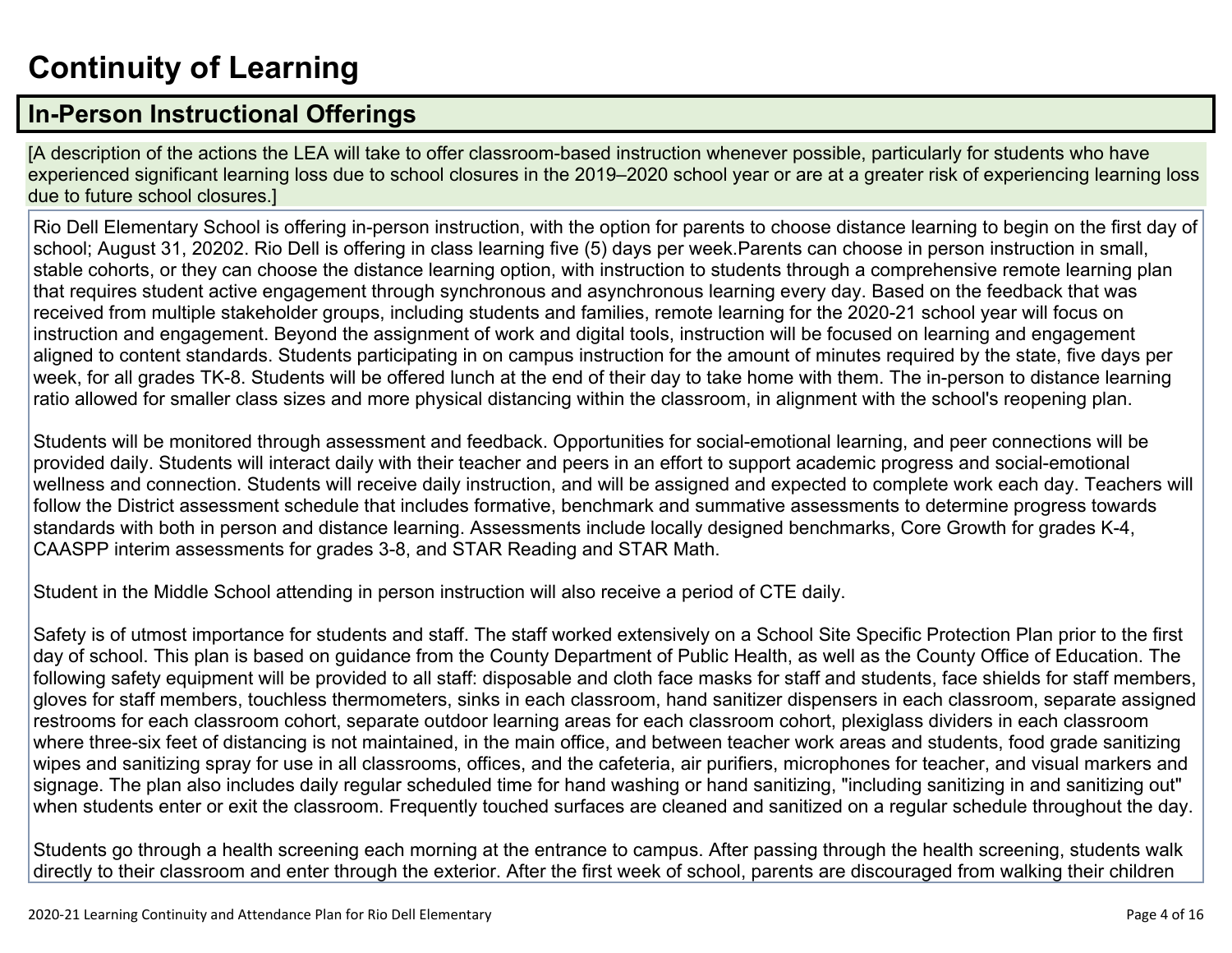on to campus. Parents and other visitors are not allowed in classrooms or the school building, except in the front office. If there were to be a positive COVID case of a student or staff member we will work with Humboldt County Public Health to determine the proper course of action.

#### **Actions Related to In-Person [Instructional](http://www.doc-tracking.com/screenshots/20LCP/Instructions/20LCPInstructions.htm#ContinuityofLearning2) Offerings [additional rows and actions may be added as necessary]**

| <b>Description</b>                                                                                                                                                                                | <b>Total Funds</b> | Contributing |
|---------------------------------------------------------------------------------------------------------------------------------------------------------------------------------------------------|--------------------|--------------|
| Technology: Laptops for teachers, Promethean Active Panel, short throw projector, internet<br>access spots to improve internet across campus with the increase in devices. Teacher<br>Microphones | 92,500             | No.          |
| PPE: sanitizer, Masks, Cleaning Supplies, Face Masks, Face shileds, Air Purifier, Plexiglass,<br>lanyards to hold masks,                                                                          | 65,800             | <b>No</b>    |
| Furniture: Additional tables and desks to provide students with an individual space.                                                                                                              | 5000               | <b>No</b>    |
| Chromebooks for students, charging carts, and Google Licensing,                                                                                                                                   | 32,500             | <b>Yes</b>   |

### **Distance [Learning](http://www.doc-tracking.com/screenshots/20LCP/Instructions/20LCPInstructions.htm#DistanceLearningProgram) Program**

#### **Continuity of [Instruction](http://www.doc-tracking.com/screenshots/20LCP/Instructions/20LCPInstructions.htm#DistanceLearningProgram1)**

[A description of how the LEA will provide continuity of instruction during the school year to ensure pupils have access to a full curriculum of substantially similar quality regardless of the method of delivery, including the LEA's plan for curriculum and instructional resources that will ensure instructional continuity for pupils if a transition between in-person instruction and distance learning is necessary.]

The District is beginning the school year by offering families the choice of in person or distance learning. In both learning modes, all students will receive synchronous and asynchronous instruction and content in all subject areas five days per week. Synchronous learning is whole class, where direct instruction, discussions, and supervised work time occur, as well as small group or one on one meetings where differentiation and extension occur. Asynchronous learning is independent work time on assignments and projects that are assigned to all students, both in person and at home. Teachers have developed standards-based activities that encompass a progression of learning across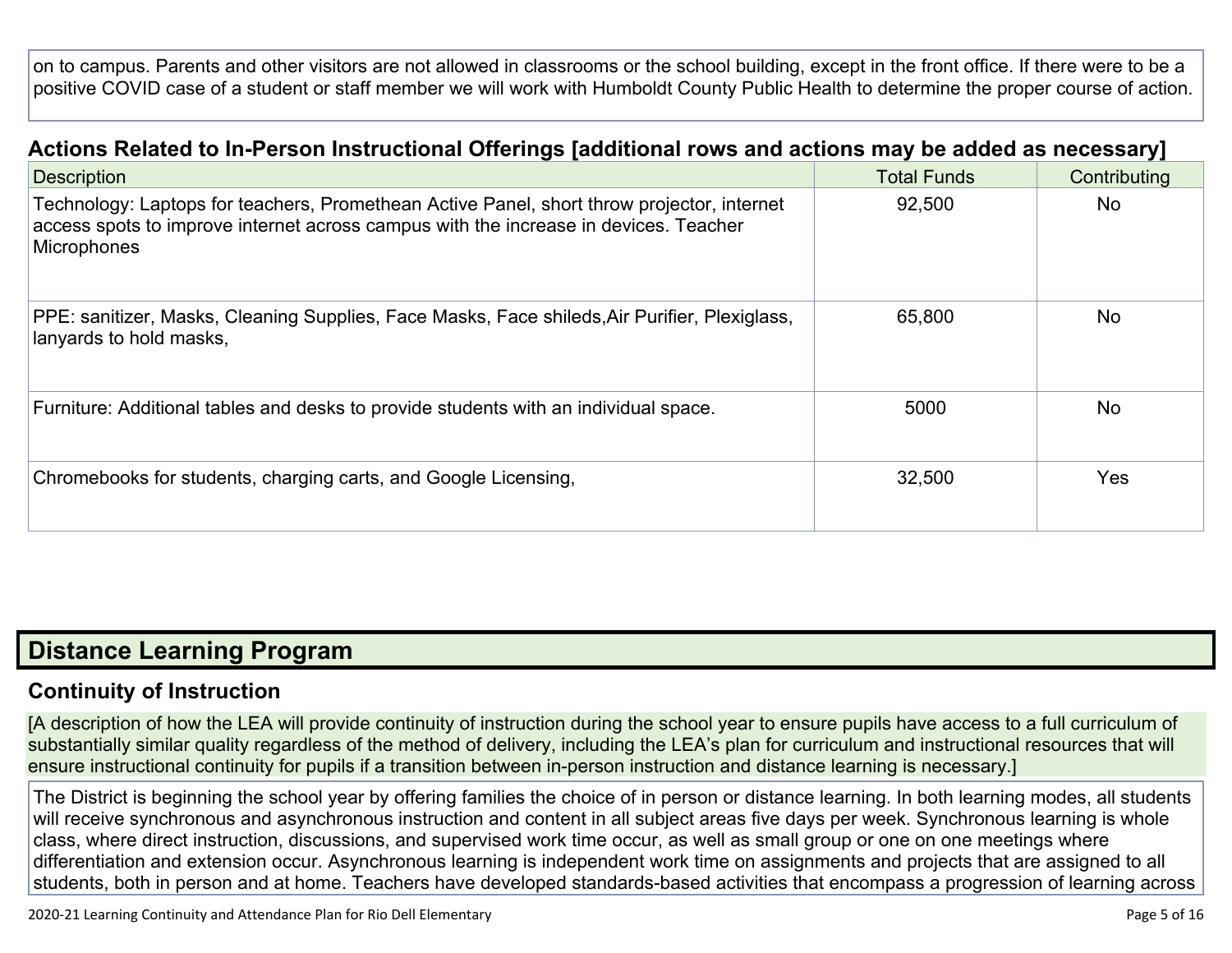all content areas. Teachers continue to meet to design standards based curriculum and instruction to support both distance and in person learning. Content is aligned to grade level standards. All textbooks are state adopted, and are sent home with all distance learners. All instruction for distance learners will be provided at the level of quality and intellectual challenge as in-person instruction. This will be achieved through daily synchronous instruction and additional individual and small group support as needed. The required daily live interaction shall be designed by the teacher to meet the needs of students. Prior to the start of the school year, teachers will post class expectations and schedules, as well as information on accessing Zoom, Google Meet, Google Classroom, all other digital platforms used by the teacher, as well as teacher contact information. The administrator will also be provided access to all virtual classes and learning plans.

With our distance learners, academic content, classwork, independent work, assignments, projects, synchronous instruction, asynchronous instruction, and live interaction shall all be combined to meet the required daily minimum minutes for each grade level. The District will continue to provide special education services, English Language Development services, and intervention sessions virtually to our distance learning students. English language learners will receive support during class time. Distance learners will receive EL support one on one or in small groups. This support will be provided virtually, or one on one in person, if the family so chooses.The Resource Specialist Teacher, Special Day Class Teacher and Speech Teacher will continue to serve all students with Individualized Education Plans, whether in person or virtually. Students who are participating in distance learning will have the option of receiving extra support and services virtually or by meeting in person one on one with the support staff member.

The music teacher will provide classroom music instruction to each class once per week for in person as well as distance learners. Currently, local Public Health guidelines do not allow in person instrumental music instruction, so the focus will be movement and rhythm.

Should the need arise for the school to move to full distance learning, the teachers are currently preparing units of instruction so that there will be a continuity of learning should the District move to complete distance learning. If a transition to full distance learning is necessary, teachers will be provided with time to plan instruction so no instructional day is lost for students. This will not be a difficult transition, as the teaching staff is currently operating in a distance learning format while also teaching our in person learners.

If a staff member, administrator, student, or household member associated with a stable student cohort tests positive for COVID-19, the District will comply with local health department guidance. During this period of quarantine, students will receive distance learning. The teacher, if medically able to do so, shall continue to provide instruction to the cohort during distance learning.

#### **Access to Devices and [Connectivity](http://www.doc-tracking.com/screenshots/20LCP/Instructions/20LCPInstructions.htm#DistanceLearningProgram2)**

[A description of how the LEA will ensure access to devices and connectivity for all pupils to support distance learning.]

The District will ensure equitable access to education for all students and will confirm and/or make provisions so that all students have adequate access to connectivity and technological devices to participate in the educational program and complete assigned work. We will ensure that all students have access to devices and wifi. Prior to school beginning in the Fall personal phone calls were made by the teachers to each family to determine their technology needs as well as internet connections. The district sanitized and updated all devices this summer to ensure equipment was ready for distribution prior to the first day of instruction. Devices were disbursed to students the week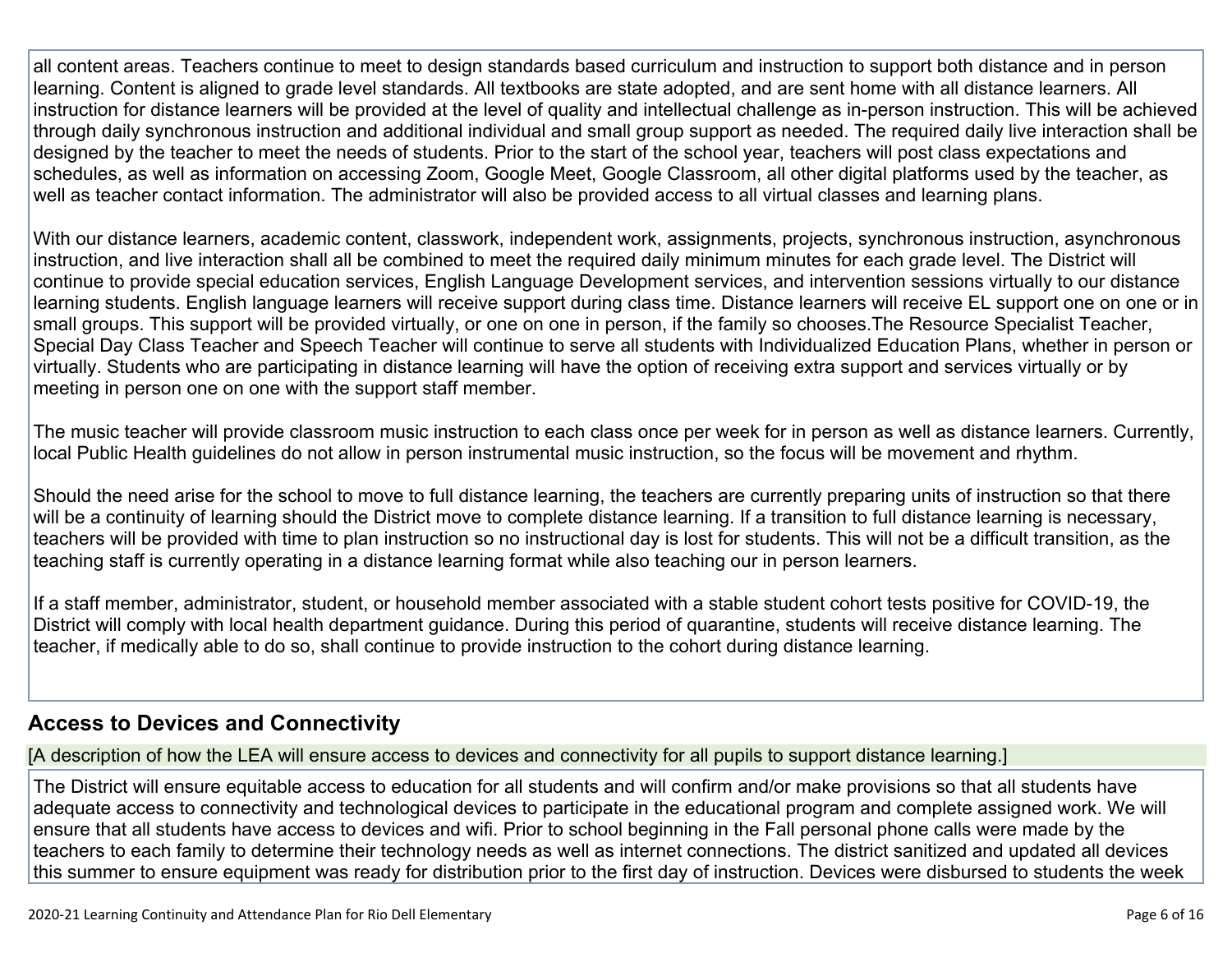of August 25, prior to the first day of school. The district is working on securing hotspots for students who do not have wifi access. Virtual Back to School Night presentations were held during the first few weeks of school. Teachers and administrators were also available for one on one appointments to help students and families become familiar with the digital platform. All students will be offered a device appropriate for their grade level. Kindergarten students will be offered iPads, while first through eighth grade students will be offered Chromebooks. Families that choose not to use a school device will need to explicitly state that their child has a device. Teachers will be provided laptops and webcams as needed to ensure connectivity and support for students through distance learning.

Classroom will be outfitted with Promethean ActivPanel or a short throw drop projector with a document camera connection to the white board and computer in order to facilitate collaboration between distance learners and in person learners.

### **Pupil [Participation](http://www.doc-tracking.com/screenshots/20LCP/Instructions/20LCPInstructions.htm#DistanceLearningProgram3) and Progress**

[A description of how the LEA will assess pupil progress through live contacts and synchronous instructional minutes, and a description of how the LEA will measure participation and time value of pupil work.]

#### Distance Learning Activities

Teachers will develop weekly educational activities for all students with a learning plan for the week that can be followed by families and students. The plan will contain resources including online and/or print reading, digital and/or print worksheets, guidance about the use of online applications, and other at-home activities. Teachers will provide schedules for their lessons, small group meetings, and office hours. Each teacher will have an online classroom with classroom expectations, resources, assignment information, enrichment opportunities, and links to past work.

Pupil participation will be determined based on multiple measures of a student's attendance and engagement in learning. Measures will include log-in records to the Learning Management System (Google Classroom) and other on-line applications used by the teacher, submission of assignments to the teacher, and other forms of contact/interaction with the teacher to be determined by the site and teacher.

Weekly Asynchronous Distance Learning Activities may consist of lessons for each of four subject areas:

Math, English Language Arts, History/Social Studies, and Science.

Short videos from instructions, objectives, and teaching points.

Projects that can be completed, photographed and sent back to your teacher.

Activities that may be possible at home such as simple experiments, cooking and measuring, and moderate physical exercise. Ideas for arts and music activities.

Projects to be completed individually or with other students via phone or Zoom.

Weekly Synchronous Activities may consist of virtual whole or small group class meetings and instruction. Virtual or phone meeting with individual students.

Virtual story times.

Open office hours for individualized consultation.

Music class.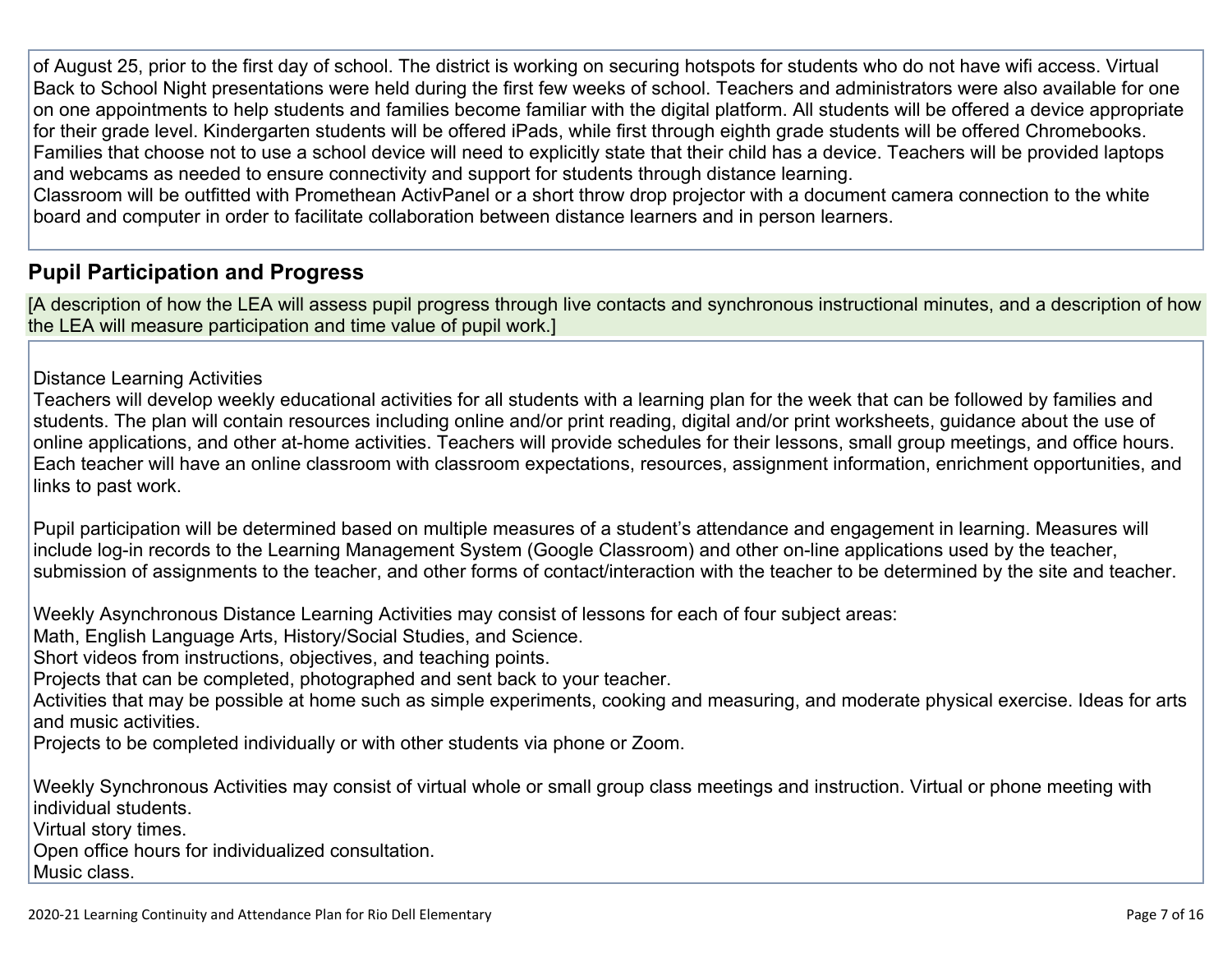Synchronous instructional minutes delivered during distance learning will be scheduled in strategic chunks and include whole-class, smallgroup, and independent activities. Consistent and effective formative assessment practices will enable staff to best utilize these minutes to meet collective and individual student needs. One example of such practices is the building into lessons of frequent "Checks for Understanding." This might be a series of short comprehension questions following a reading or a practice question following a math lecture segment. These brief, informal opportunities are embedded into lessons and provide teachers a real-time assessment of collective and individual student understanding of a specific concept or skill. This information in turn allows a teacher to determine whether additional practice or reteaching is needed before moving forward with the lesson. It also allows for identification of specific students' needs and supports differentiation of instruction.

#### Grading:

Students will be instructed using Common Core State Standards-aligned curriculum and will be assessed on the essential standards, work completion, and participation. Students will be graded using District assessments. Report cards will reflect the student progress for each given trimester/reporting period.

#### Attendance and Participation

For Distance Learning instruction teachers will keep a weekly record documenting each student's synchronous or asynchronous engagement for each school day. This will include verification of participation as well as a record of student assignments. With portions of synchronous instruction being used to provide targeted small group and individual instruction, the total weekly amount of instruction received within the synchronous context will vary by student, though all students will be provided the minimum threshold of minutes through a combination of synchronous and asynchronous instruction. Teachers will be responsible for assigning the time value of assignments given in their respective classes/courses. This will allow for more precision in assignment of time value given that teachers are routinely modifying instruction and assignments based upon ongoing assessment of individual and collective student needs.

### **Distance Learning Professional [Development](http://www.doc-tracking.com/screenshots/20LCP/Instructions/20LCPInstructions.htm#DistanceLearningProgram4)**

[A description of the professional development and resources that will be provided to staff to support the distance learning program, including technological support.]

During the summer teachers had the opportunity to participate in a Distance Learning Workshop through our local county office. We will also encourage teacher participation in additional professional development as it becomes available. Funding is set aside to support professional development aligned to their needs.

#### **Staff Roles and [Responsibilities](http://www.doc-tracking.com/screenshots/20LCP/Instructions/20LCPInstructions.htm#DistanceLearningProgram5)**

[A description of the new roles and responsibilities of affected staff as a result of COVID-19.]

All staff roles and responsibilities have adapted to better meet the needs of our students and community. All teachers' roles and responsibilities are different with distance learners synchronously participating in instruction and class activities with their in person peers. In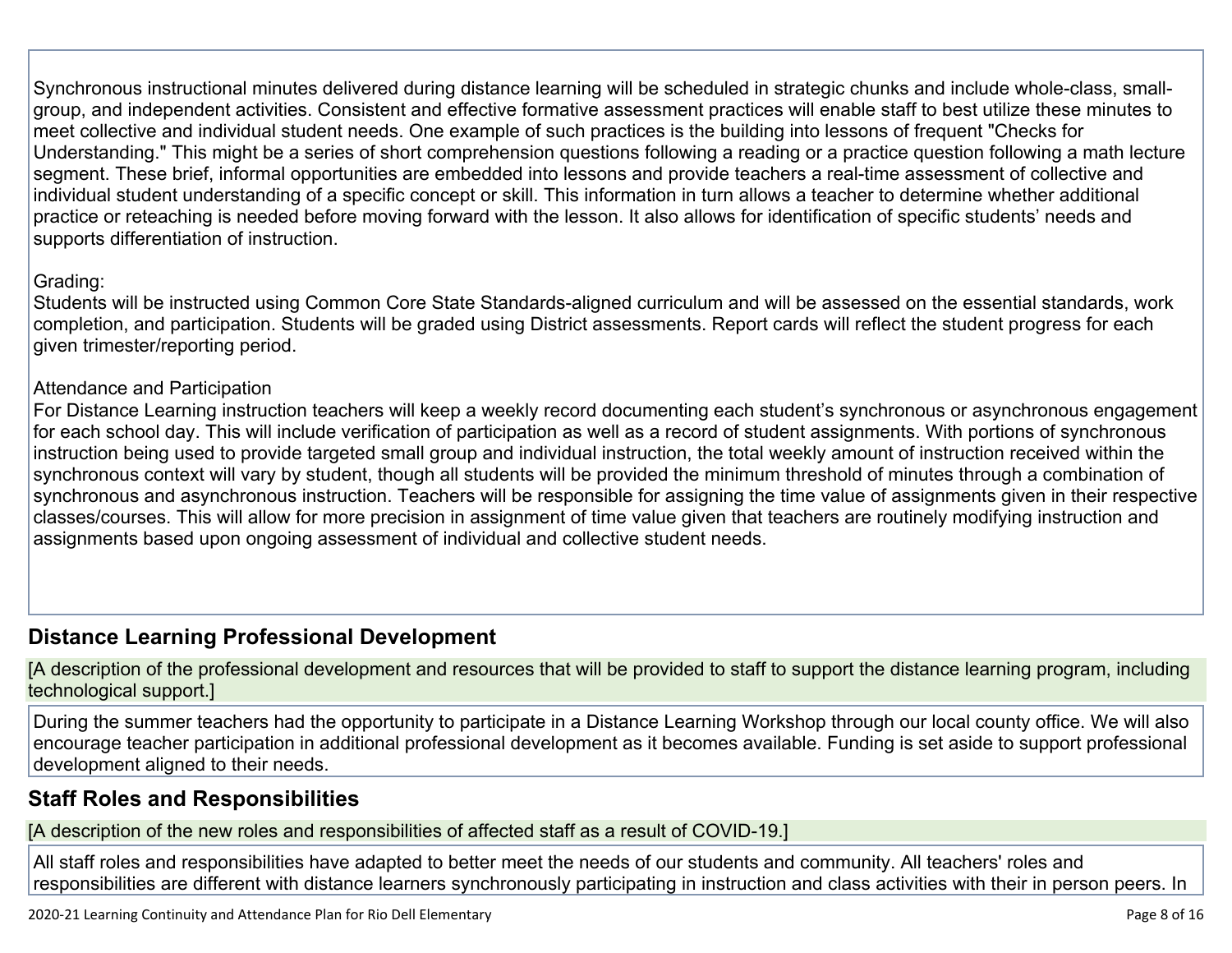order to conduct class in this format, teachers will need to prepare for and conduct daily live interactions with distance learning students by video conference (Google Meet or Zoom) as well as prepare asynchronous learning activities for students to complete for the remainder of their daily instructional minutes. If a student is unable to access Google Meet of Zoom on a particular day, the teacher is responsible for contacting them by telephone. Teachers will need to keep attendance and accountability/engagement records for distance learners. Daily, teachers will need to document engagement of distance learning students, including the method of engagement, and assign daily instructional minutes.

Whether in-person or online, teacher variations of distance learning include: direct instruction face-to-face via online tools, demonstrating learning activities through the use of technology, engaging students in multiple subject areas through applications on district provided devices, managing student behavior while working through distance learning, and providing social emotional services to support anxiety and disengagement from the learning process. The District has hired an additional .35 Resource Specialist Teacher to meet the needs of students in small cohorts as well as add small group intervention into this schedule, in order to provide additional support and mitigate learning loss. Classroom teachers are also working with individual and small groups of students after school hours as allowed within their distance learning schedule who are in need of additional support due to learning loss. And finally, the After School Education and Safety Program is providing homework help and academic support to those students in attendance who are struggling with grade level standards.

Additionally, the District has assigned a paraprofessional to every TK-4th grade classroom, to provide academic support. The role of these employees is to mitigate learning loss and focus on accelerating learning. Classified employees are providing services outside of their regular job descriptions. Examples of classified employees' duties due to distance learning and in order to provide learning loss mitigation include: providing academic support and intervention to students struggling with the distance learning format, helping to prepare and distribute meals through our Child Nutrition Program to ensure students have access to healthy food, sanitizing work areas between use to minimize the spread of germs, providing additional supervision to insure students wear face coverings appropriately and maintain social distance guidelines.

The administrator and office staff have delivered devices, instructional materials, and meals to student homes when families were not able to come and collect it. The administrator and office staff disperse and collect weekly work packets. This also includes contacting families who did not pick up work or meals and making arrangements for doing so. The administrator and office staff are also responsible for monitoring student online engagement and connecting with families to resolve issues preventing student participation. This includes daily troubleshooting with distance learners who are having difficulty accessing the class meetings and online synchronous learning sessions.

All employees are provided the opportunity to work even if their position is unnecessary in the moment. The District Administrator's roles and responsibilities have shifted to monitoring and managing an entirely new system for delivering distance learning, and full-time in-person instruction. The administrator has created the School Site Specific Reopening Plan to keep students and staff safe while they are on campus.The administrator has trained all staff on this plan, and has outlined the plan for the community of stakeholders.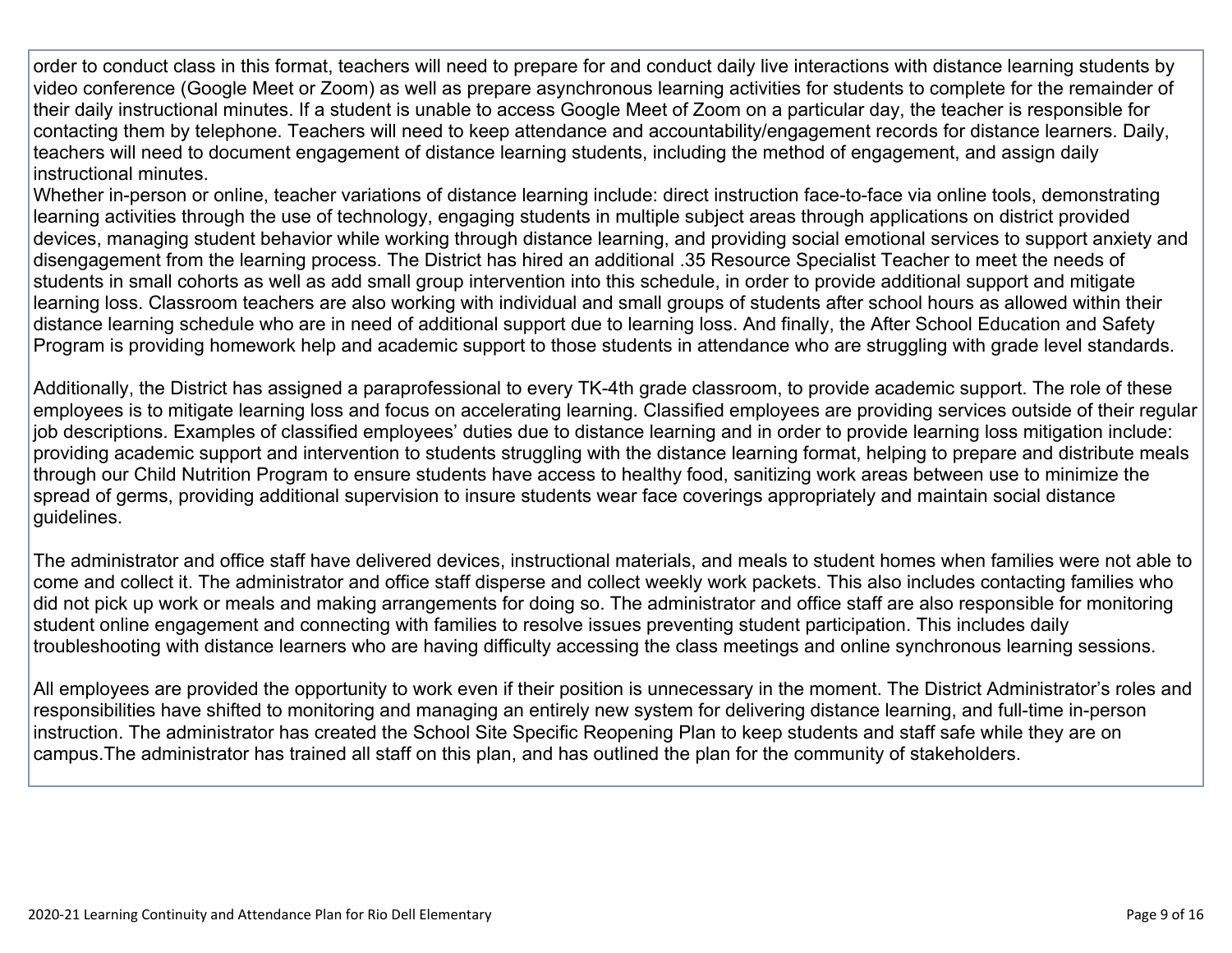### **[Supports](http://www.doc-tracking.com/screenshots/20LCP/Instructions/20LCPInstructions.htm#DistanceLearningProgram6) for Pupils with Unique Needs**

[A description of the additional supports the LEA will provide during distance learning to assist pupils with unique needs, including English learners, pupils with exceptional needs served across the full continuum of placements, pupils in foster care, and pupils who are experiencing homelessness.]

The District will work closely with families who have unique needs in order to assist in the needs. There are many services available at the school such as free lunches for students daily, chromebooks, hot spots, etc. An interactive phone call with the parent will take place in order to assess the needs of the family so that the district can put its best supports in place. English Language Learners will receive integrated ELD daily within their classroom. The classroom teacher, as well as the classroom paraprofessional, will provide this instruction and support. English Language Learners will also receive targeted support from the ELL Coordinator, a credentialed teacher. Student progress toward English Language Development will be monitored by formative assessments, and the ELPAC will be administered per State mandate. The ELL coordinator will collaborate regularly with the general education teachers and paraprofessionals. Intervention supports will be provided to all students with unique needs, including English Learners, pupils with exceptional needs served across the full continuum of placements, pupils in foster care, and pupils who are experiencing homelessness who are below grade level and meet the criteria as measured by universal screening measures. The administrator will ensure on-going progress monitoring that will drive the rendering of appropriate services for all students with exceptional needs.

Special education teachers will consult with all service providers who work with each student on their caseload, and will develop Distance Learning Plans that contain the pupil's IEP goals and address the mode and method of service delivery. These Distance Learning Plans will also contain a schedule of service delivery as well as the method and schedule for consultation with the pupil's parent/guardian. IEP services for students with special needs will be provided in person for those students participating in in person learning and for those students whose parents choose to have their students on campus to receive these services in person, and through remote instruction for those students participating in distance learning. All services will correlate to each student's IEP goals.

#### **Actions related to the Distance Learning Program [additional rows and actions may be added as [necessary\]](http://www.doc-tracking.com/screenshots/20LCP/Instructions/20LCPInstructions.htm#DistanceLearningProgram7)**

| <b>Description</b>                                                                                                                                                                                       | <b>Total Funds</b>                      | Contributing |
|----------------------------------------------------------------------------------------------------------------------------------------------------------------------------------------------------------|-----------------------------------------|--------------|
| Technology: Laptops for teachers, Promethean Active Panel, short throw projector, internet<br>access spots to improve internet across campus with the increase in devices. Teacher<br><b>Microphones</b> | see action for in person<br>instruction | No           |
| Chromebooks for students, charging carts, and Google Licensing, wifi access hot spots                                                                                                                    | see action for in person<br>instruction | <b>Yes</b>   |
| Individualized school supplies for low income, EL, foster, homeless distance learners                                                                                                                    | 1000                                    | <b>Yes</b>   |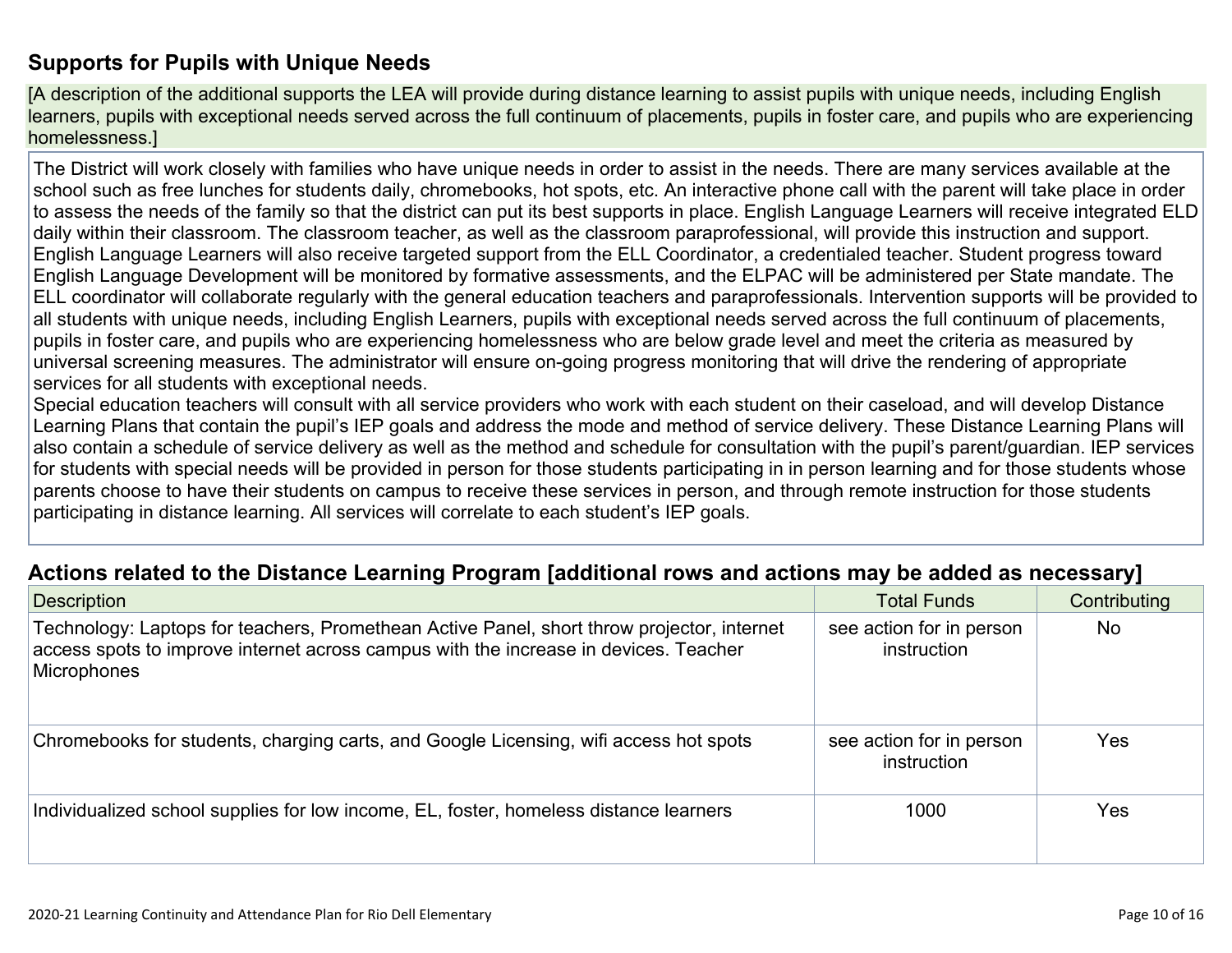### **Pupil [Learning](http://www.doc-tracking.com/screenshots/20LCP/Instructions/20LCPInstructions.htm#PupilLearningLoss) Loss**

[A description of how the LEA will address pupil learning loss that results from COVID-19 during the 2019–2020 and 2020–21 school years, including how the LEA will assess pupils to measure learning status, particularly in the areas of English language arts, English language development, and mathematics.]

For assessment and academic measurement tools see Continuity of Learning in Person Instruction Offering section for assessment details.

Students performing below grade level will receive Tier 1 instruction and interventions with the classroom teachers and tier 2 instruction with the intervention teacher to provide additional small group instruction. English Language Learners will be assessed according to state guidelines. English Language Learners will be assessed using local measures as well as the ELPAC. All parents/guardians will be formally notified of their student's progress at each midtrimester period and at the conclusion of each trimester. Parents/guardians of distance learners will be contacted biweekly by classroom teachers and support providers through email or Google Classroom to keep them informed of their child's progress, and to enable regular contact between teachers and the parents/guardians.

#### **Pupil Learning Loss [Strategies](http://www.doc-tracking.com/screenshots/20LCP/Instructions/20LCPInstructions.htm#PupilLearningLoss1)**

[A description of the actions and strategies the LEA will use to address learning loss and accelerate learning progress for pupils, as needed, including how these strategies differ for pupils who are English learners; low-income; foster youth; pupils with exceptional needs; and pupils experiencing homelessness.]

Teachers will determine students needs through a variety of strategies. Strategies will include: Use of Google Classroom and Class Dojo as the Learning Management System (LMS) Use of Core Growth and Renaissance STAR Reading and Math Assessments to monitor student progress and provide target studentspecific remediation and interventions Weekly teacher collaboration Daily live instruction Targeted, structured support for small groups and/or individual students Specific supports for students with IEPs and for English Learners Use of the ELA and Math scope and sequence to focus on essential standards Weekly communications to parents including learning goals, content to be taught, success criteria, and assignment details Professional development for online learning and teaching

Teacher will also complete initial assessments of each student, in person and DL. Teachers will modify their instruction to address the identified needs of groups of students and individual learners.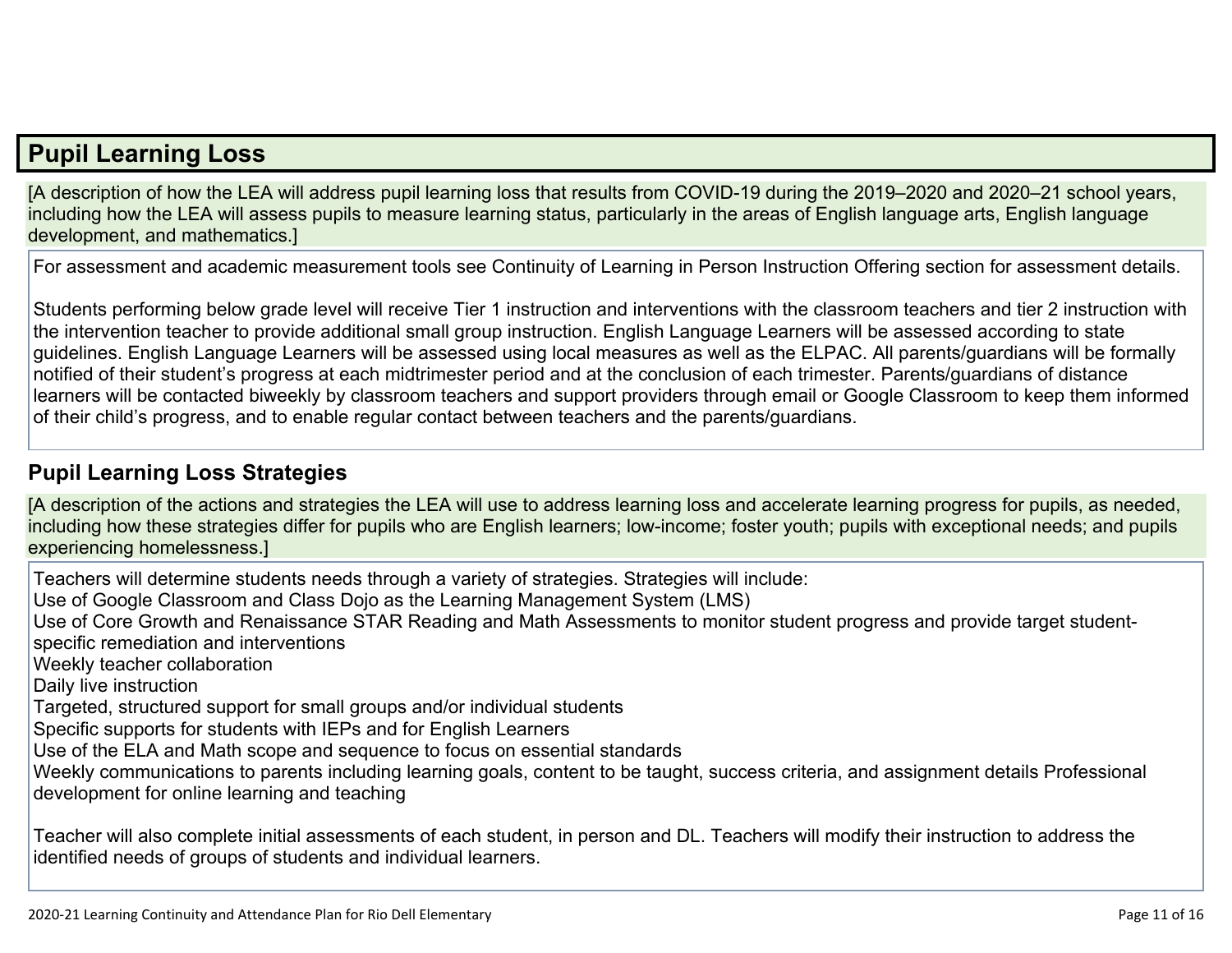#### **[Effectiveness](http://www.doc-tracking.com/screenshots/20LCP/Instructions/20LCPInstructions.htm#PupilLearningLoss2) of Implemented Pupil Learning Loss Strategies**

[A description of how the effectiveness of the services or supports provided to address learning loss will be measured.]

The Student Success Teams will be utilized to review results of curriculum implementation, instructional strategies efficacy, and assessment data trends. This group is made up of representatives from each grade levels, as well as the resource specialist teacher and Administrator. The Student Success Team will meet at each midterm and at the conclusion of each trimester, for a total of six times this year. Classroom teachers, the intervention teacher, the special education teachers, and the administrator will review data to determine if the learning loss strategies in Tier 1, Tier 2 and Tier 3 are showing student improvement on benchmark assessments, surveys, and student engagement. Data will be shared with the teaching staff in order for classroom teachers, support teachers, and the resource program teachers to make adjustments and provide additional supports. Stakeholder input will be integrated into adjustments and provided supports. Learning loss will be measured by universal screening tools. Results of a review of the effectiveness of strategies used to address learning loss will be reported at Student Support Teams as well as to the Board and stakeholder meetings while developing the LCAP.

#### **Actions to Address Pupil Learning Loss [additional rows and actions may be added as [necessary\]](http://www.doc-tracking.com/screenshots/20LCP/Instructions/20LCPInstructions.htm#PupilLearningLoss4)**

| Description                                                                                                                        | Total Funds | Contributing |
|------------------------------------------------------------------------------------------------------------------------------------|-------------|--------------|
| Increase of .35 FTE to the part time Resource Specialist Position in order to meet with<br>intervention students and small groups. | 15,000      | Yes          |

## **Mental Health and Social and Emotional [Well-Being](http://www.doc-tracking.com/screenshots/20LCP/Instructions/20LCPInstructions.htm#MentalHealthandSocialandEmotional)**

[A description of how the LEA will monitor and support mental health and social and emotional well-being of pupils and staff during the school year, including the professional development and resources that will be provided to pupils and staff to address trauma and other impacts of COVID-19 on the school community.]

COVID-19 and shelter-in-place orders have created stress for many students and families. Counseling services will continue for students who previously were receiving counseling through school or outside agencies. It is anticipated new referrals will be made in light of the effects of the pandemic. These will be reviewed and monitored by school administration. The administration will work with all classroom teachers and with staff at Humboldt Bridges to Success to provide social emotional support to students. To effectively support the social and emotional well-being of students, teachers will integrate positive climate and character building activities into their online instruction, such as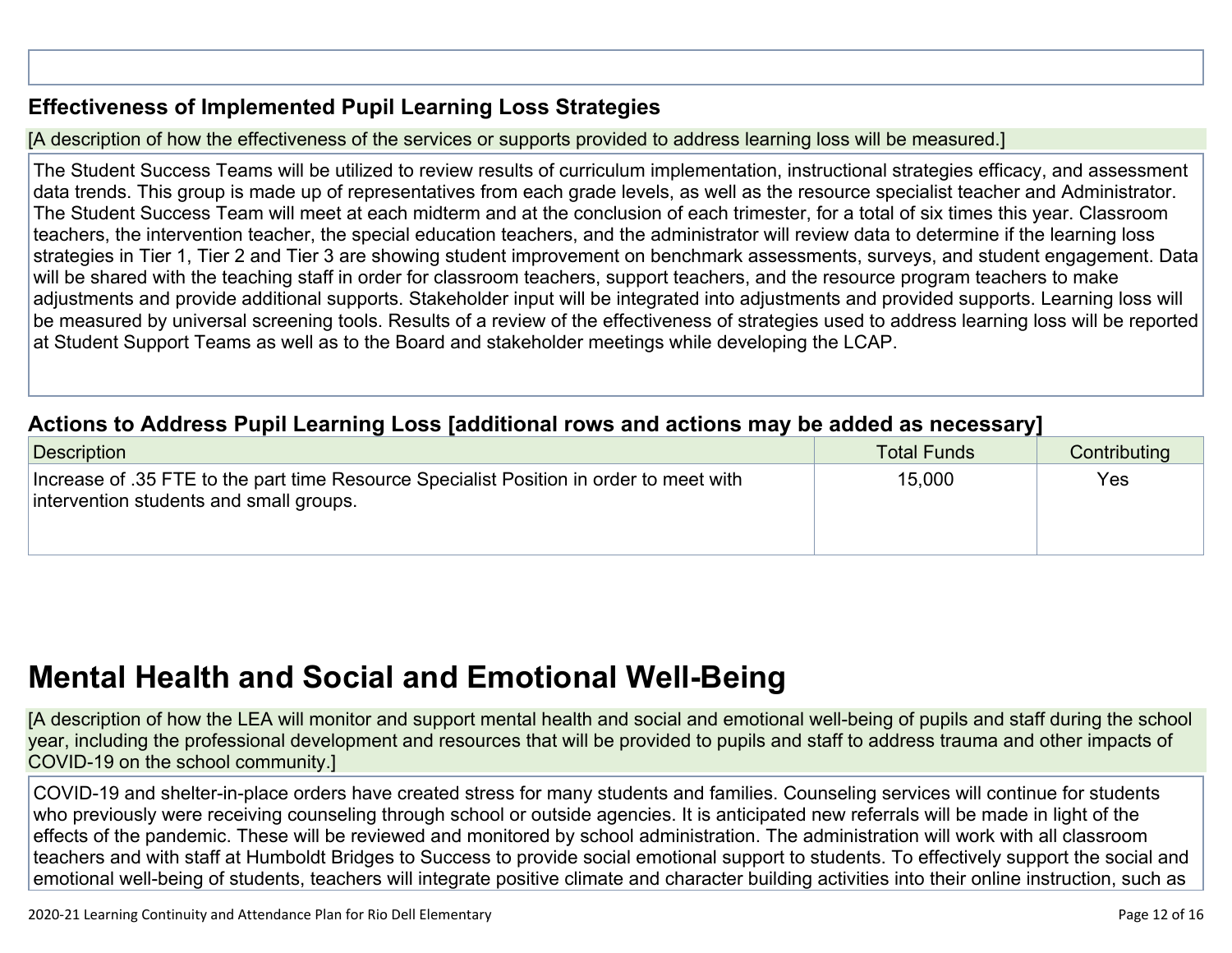community circles, and a time for group reflection. Student mental health and social emotional well-being will be monitored using data from surveys and other ongoing assessments by staff. The purpose of the surveys will be to determine student involvement in and enthusiasm for school as a whole, as well as their emotional connectedness to others on campus. Support staff will help connect the highest need students with community resources when appropriate. Staff will also participate in Social and Emotional Learning Training in order to better meet the needs of students.

## **Pupil and Family [Engagement](http://www.doc-tracking.com/screenshots/20LCP/Instructions/20LCPInstructions.htm#PupilEngagementandOutreach) and Outreach**

[A description of pupil engagement and outreach, including the procedures for tiered reengagement strategies for pupils who are absent from distance learning and how the LEA will provide outreach to pupils and their parents or guardians, including in languages other than English, when pupils are not meeting compulsory education requirements, or if the LEA determines the pupil is not engaging in instruction and is at risk of learning loss.]

The District has developed written procedures for tiered reengagement strategies for all pupils who are absent from distance learning for more than three school days or 60% of the instructional days in a school week. The administrator will oversee the outreach to pupils for reengagement strategies. Student engagement status is tracked in the school information system. Reengagement strategies will be implemented after the first day a student is marked unengaged in the school information system. On day one, the teacher will contact the student to try to re-engage the student. For students who remain unengaged for a second day, the school secretary will contact the student's parent/guardian and the student, and discuss any barriers to engagement, and strategies for reengagement. If a student is unengaged a third day in a week, the administrator will contact the student's parent/guardian and discuss reengagement options. After a student has been through the reengagement process, (s)he will be monitored in the following weeks, and will be contacted by the school secretary or administrator for regular follow up.

Outreach will be provided to all pupils and their guardians in their language of preference. The district will provide telephonic translation as needed. The district will use data from the Home Language Survey to ensure the language of preference is used. Teachers will regularly communicate with parents and guardians of distance learning students regarding their student's academic progress consistent with established practices and procedures for traditional in-person learning. This will include weekly communication with parents/guardians of distance learners, as well as formal notification of progress at each mid term and at the conclusion of each trimester.

Throughout Spring, 2020, staff members kept track of student interactions and engagement, and documented strategies that were used successfully to increase students engagement and participation in distance learning. Staff members also noted follow up actions that would be needed in the fall, such as academic interventions and counseling support. The staff was given this information, and is beginning the 2020-2021 school year with specific strategies and plans to keep these students engaged in distance learning.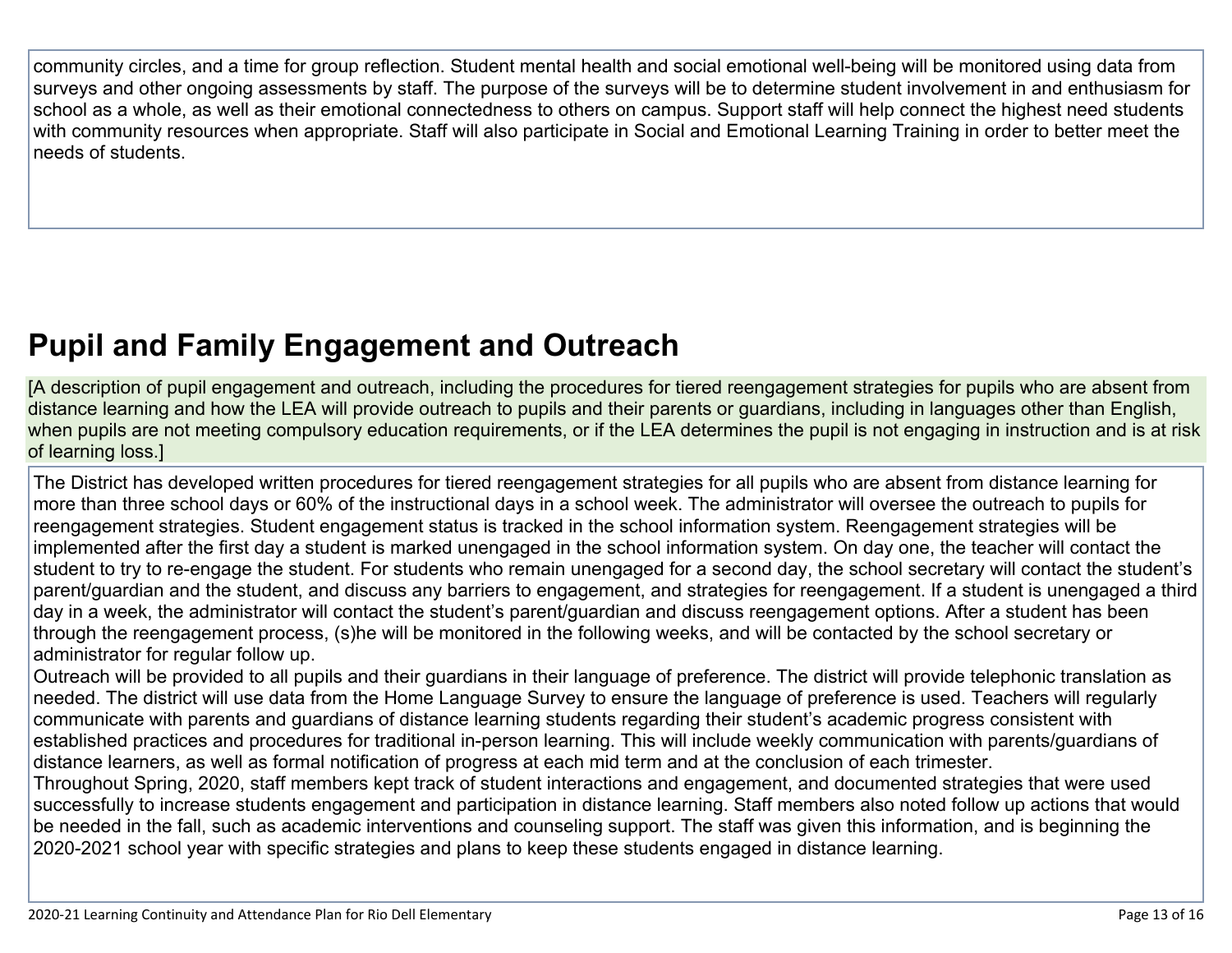## **School [Nutrition](http://www.doc-tracking.com/screenshots/20LCP/Instructions/20LCPInstructions.htm#SchoolNutrition)**

[A description of how the LEA will provide nutritionally adequate meals for all pupils, including those students who are eligible for free or reduced-price meals, when pupils are participating in both in-person instruction and distance learning, as applicable.]

All school meals follow meal pattern guidelines. Rio Dell School District is a Community Eligibility Provision school and is able to provide free nutritious breakfast and lunch for all students, regardless of income. Families participating in distance learning have the option of daily meal pick up or delivery. Those participating in distance learners will pick up their meals daily from the school cafeteria or call the office for alternate delivery of the meal. Families of distance learners were notified of the meal pick ups through the school's "All Call" system, as well as in a letter mailed to each family. The school has attained all necessary waivers to provide meal service in these different formats. Physical distancing shall be maintained between students, between staff and students, and between all staff during lunch service. Students on campus pick up their breakfast as they enter the school campus for screening, and eat in their classroom or outside with their cohort. Lunches for in person learning are delivered to classrooms and are sent home with students ore taken to ASES program to eat in their cohort. The cafeteria is used to disburse the meals, but is not used for consumption of the meals. School meals are served in sealed disposal containers, with all safety protocols in place for preparation, packaging, and service.

### **Additional Actions to Implement the Learning Continuity Plan [\[additional](http://www.doc-tracking.com/screenshots/20LCP/Instructions/20LCPInstructions.htm#AdditionalActions) rows and actions may be added as [necessary\]](http://www.doc-tracking.com/screenshots/20LCP/Instructions/20LCPInstructions.htm#AdditionalActions)**

| Section                                     | Description                                                                                        | <b>Total Funds</b> | Contributing |
|---------------------------------------------|----------------------------------------------------------------------------------------------------|--------------------|--------------|
| In-Person Instructional<br><b>Offerings</b> | An increase hours as the new duties to implement COVID<br>procedures requires extra cleaning, etc. | 12,000             | <b>No</b>    |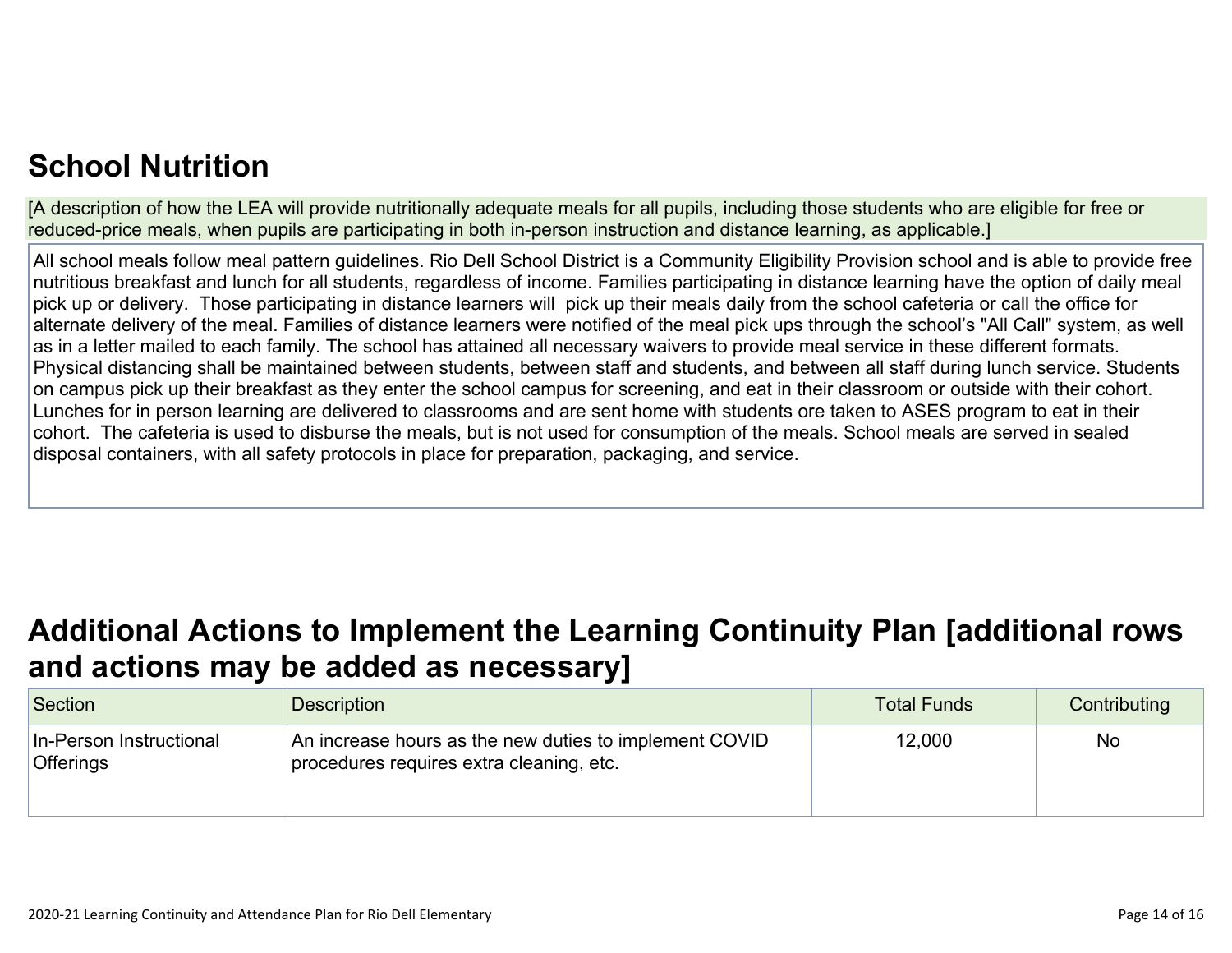## **[Increased](http://www.doc-tracking.com/screenshots/20LCP/Instructions/20LCPInstructions.htm#IncreasedorImprovedServices) or Improved Services for Foster Youth, English Learners, and Low-Income [Students](http://www.doc-tracking.com/screenshots/20LCP/Instructions/20LCPInstructions.htm#IncreasedorImprovedServices)**

|            | Percentage to Increase or Improve Services Increased Apportionment based on the Enrollment of Foster Youth, English Learners, and Low<br>Income students |
|------------|----------------------------------------------------------------------------------------------------------------------------------------------------------|
| $ 21.21\%$ | \$468,733                                                                                                                                                |

### **Required [Descriptions](http://www.doc-tracking.com/screenshots/20LCP/Instructions/20LCPInstructions.htm#RequiredDescriptions)**

[For the actions being provided to an entire school, or across the entire school district or county office of education (COE), an explanation of (1) how the needs of foster youth, English learners, and low-income students were considered first, and (2) how these actions are effective in meeting the needs of these students.]

The actions developed by the District are specifically designed to provide more intensive and differentiated services for our low income, foster and homeless youth, and our English learners. When evaluating school wide programs, the District first considers the needs of these groups. The needs of our low income, foster and homeless youth, and our English learners are prioritized when determining areas where additional support is needed. Needs are specifically defined as access to technology and having internet access at home, loss of learning, food insecurities, the emotional stress caused by COVID, and lack of access to supplies needed at home for completing school assignments. By using ongoing evaluation of our programs, we are able to make adjustments as necessary to ensure these students receive increased and improved services. In the spring, the District was able to determine the immediate need for these students to be successful in a distance learning format included: devices, connectivity, nutritious meals, and academic and social emotional support.

[A description of how services for foster youth, English learners, and low-income students are being increased or improved by the percentage required.]

Rio Dell Elementary School District intends to increase services for foster youth, English learners, and low-income students by providing specific afternoon office hours for teachers, psychologist, intervention teachers, and ELD teachers with an emphasis on supporting unduplicated and other high needs students. Rio Dell will also improve learning access for students by providing devices for students to use at home and at school and facilitate access to wifi hotspots or other means of internet connectivity for families in need. Support for high needs students will also be improved by implementing comprehensive diagnostic testing at least three times throughout the year. These results will inform and utilize the Student Study Team Process related to student needs and teacher and parent concerns. Rio Dell will increase time high needs students receive additional support by providing tutoring to students. Their families will receive improved access to technology as well as individual or small group tutoring designed for parents to address learning loss. Support for student social/emotional health will be improved by facilitating referrals for our students to outside agencies for counseling through the Humboldt Bridges to Success Program. Additionally, all students nutritional needs will be improved with a free and nutritious breakfast and lunch. The district is also